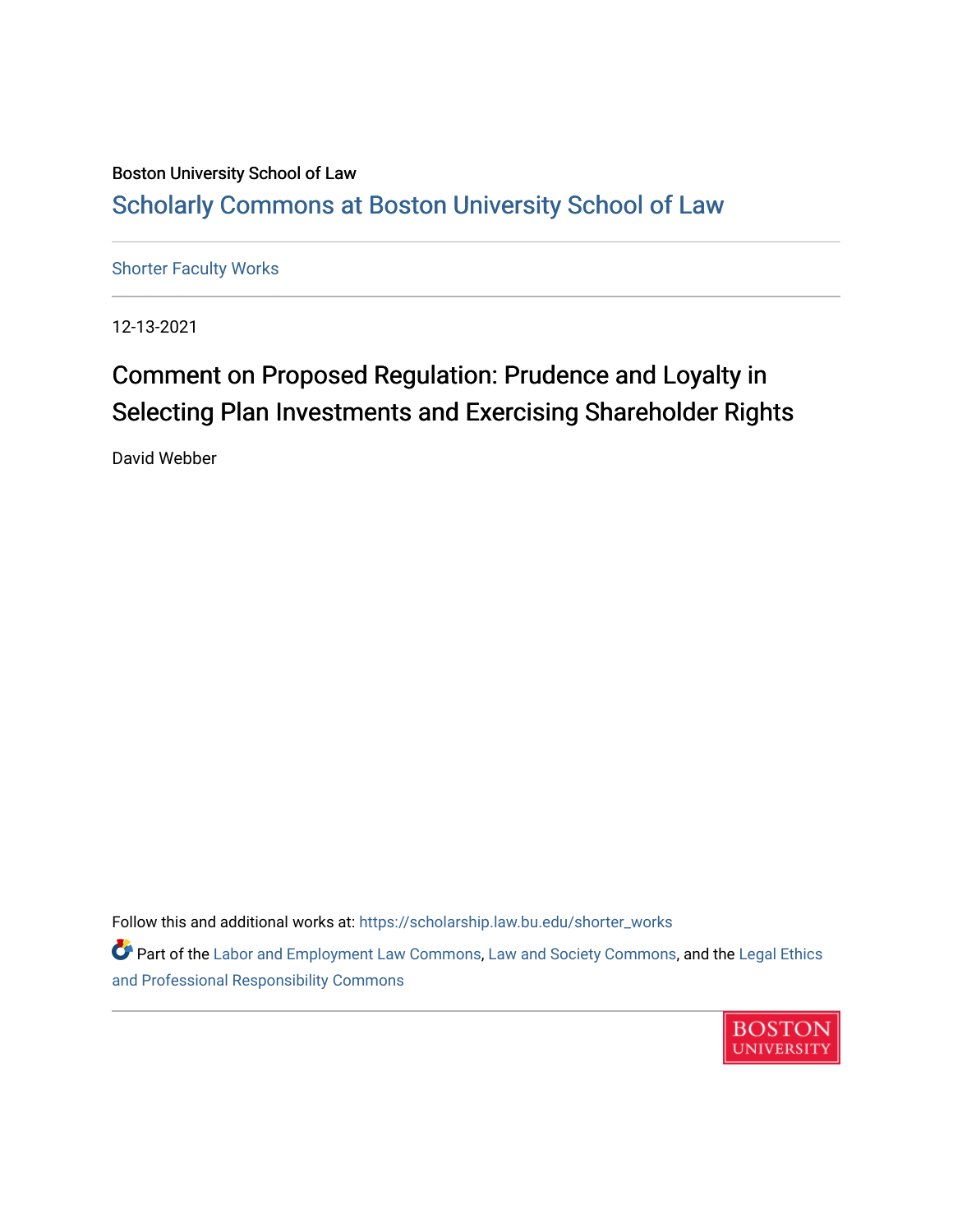**Boston University** School of Law 765 Commonwealth Avenue Boston, Massachusetts 02215

**David H. Webber Professor of Law Paul M. Siskind Research Scholar**

T 617-358-6194 F 617-353-3077 E-mail*[: dhwebber@bu.edu](mailto:dhwebber@bu.edu)*

BOSTON **UNIVERSIT** 

December 13, 2021

Office of Regulations and Interpretations Employee Benefits Security Administration, Room N-5655 U.S. Department of Labor 200 Constitution Avenue, NW Washington, DC 20210

Submitted Electronically Through [www.regulations.gov](http://www.regulations.gov/)

Re: Notice of Proposed Rulemaking: Prudence and Loyalty in Selecting Plan Investments and Exercising Shareholder Rights, RIN 1210-AC03

To Whom It May Concern:

 $\overline{a}$ 

For identification purposes, I am Professor of Law and Paul M. Siskind Research Scholar at Boston University School of Law.<sup>[1](#page-1-0)</sup> I write and teach on the subjects of socially-responsible investment, labor's capital, and corporate and securities law. I am grateful for the opportunity to comment on the proposed regulation.

In my view, while it is a significant improvement over its predecessor, the proposed rule's persistent relegation of job creation/preservation to the status of mere "collateral benefit" is a mistake and undermines ERISA's duty of loyalty. In reality, job creation and preservation are inextricably linked to fund financial health. Relegating that fact to a mere collateral benefit means trustees fail to consider the effect on a pension of investing in projects that eliminate the jobs of the fund's own participants, or ignore the benefit of creating new jobs and thereby new pension contributors. This runs counter to President Biden's executive order 14030 noting the importance of "creating well-paying job opportunities for workers." It also runs counter to the spirit and purpose of the duty of loyalty. I therefore urge the Department to designate job creation and preservation as an ESG factor

<span id="page-1-0"></span><sup>&</sup>lt;sup>1</sup> This comment reflects my own opinion and not that of my employer, Boston University. I prepared these remarks for no client.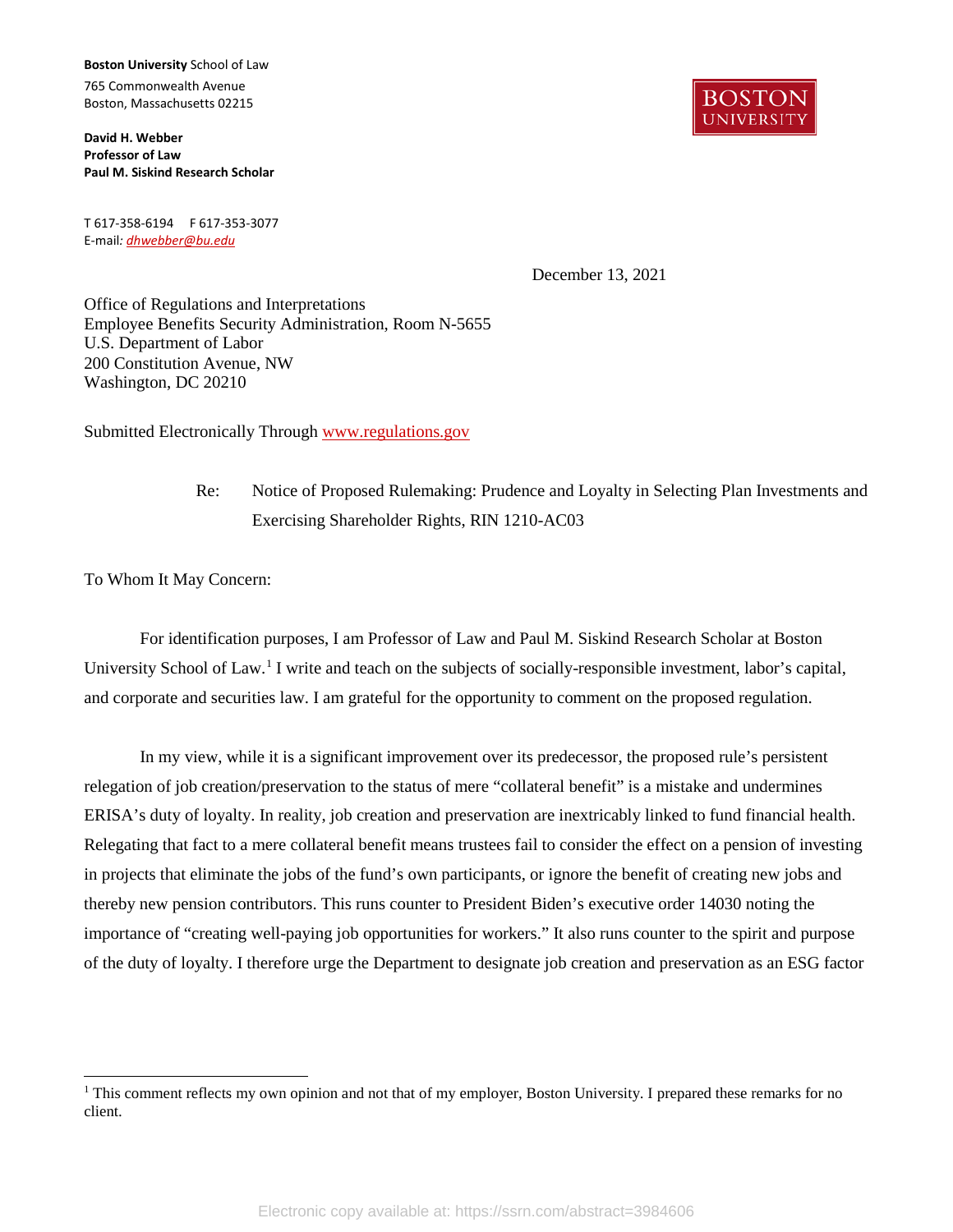material to the risk-return analysis under §2550.404a-1(b)(4), or as one "relevant" to said analysis, should the Department adopt a relevance standard in lieu of materiality.<sup>[2](#page-2-0)</sup>

First, considering job creation and preservation is consistent with trustees investing, "solely in the interests of the participants and beneficiaries and for the exclusive purpose of providing benefits..."[3](#page-2-1) At least two courts have reached this conclusion either directly or implicitly. In *Brock v. Walton*, the Operating Engineers Local 675 Pension Fund created a home-loan program for fund participants carrying an interest rate that was 2 1/8 percentage points below market rates.<sup>[4](#page-2-2)</sup> The Department of Labor sued, arguing that, "[t]he trustees established and operate the discount mortgage loan to provide collateral, non-retirement benefits in the form of subsidized housing for Plan participants. The program, therefore was not 'for the exclusive purpose of providing [retirement] benefits.'" [Brackets in original].[5](#page-2-3) The Eleventh Circuit denied that the loan program violated the exclusive purpose rule. This supports the notion that ERISA fiduciaries may, in certain circumstances, trade off returns in favor of other tangible economic benefits to fund participants and beneficiaries.<sup>[6](#page-2-4)</sup>

Similarly, in *Bandt v. Board of Retirement, San Diego County Employees Retirement System*, fund participants sued a public pension fund board of trustees for agreeing to reduce the employer's contribution to the fund[.7](#page-2-5) The board agreed to an interim valuation that would reduce the employer's contribution because failure to do so would have resulted in the loss of 1,500 fund participant jobs. The California Court of Appeals for the Fourth District rejected the plaintiffs' contention that the trustees, by considering participant jobs, had breached their fiduciary duties under California's equivalent of the exclusive purpose rule. Neither *Brock* nor *Bandt* are the final word on the subject but they work to dispel the notion that considering jobs as more than a collateral benefit violates the exclusive purpose rule.

Nor should it be barred as a matter of logic. The revenues that generate pension benefits come from three sources: investment returns, employee contributions, and employer contributions. Given that employer and employee contributions are core to generating plan benefits, their relegation to the status of collateral investment

 $\overline{a}$ 

<span id="page-2-0"></span><sup>&</sup>lt;sup>2</sup> See Boston Building Trades and Construction Council December 13, 2021 Comment Letter re Notice of Proposed Rulemaking: Prudence and Loyalty in Selecting Plan Investments and Exercising Shareholder Rights, RIN 1210-AC03. See also AFL-CIO Comment Letter.

<span id="page-2-1"></span> $3$  29 U.S.C. §1104(a)(1).

<span id="page-2-2"></span><sup>4</sup> *Brock v. Walton,* 794 F.2d 586 (11th Cir. 1986).

<span id="page-2-3"></span><sup>&</sup>lt;sup>5</sup> Brief for the Appellant Secretary of Labor at 10, *Brock v. Walton*, 794 F.2d 586 (11<sup>th</sup> Cir. 1986) (No. 85-5641) (alteration in original).

<span id="page-2-4"></span><sup>6</sup> For a more in depth discussion of *Brock v Walton*, and the duty of loyalty more generally, see David H. Webber, "The Use and Abuse of Labor's Capital," 89 N.Y.U. L. Rev. 2106, 2126-42 (2014).

<span id="page-2-5"></span><sup>&</sup>lt;sup>7</sup> Bandt v. Bd. of Ret. of the San Diego Cnty. Emps. Ret. Ass'n, 136 Cal. App. 4<sup>th</sup> 140 (Ct. App. 2006).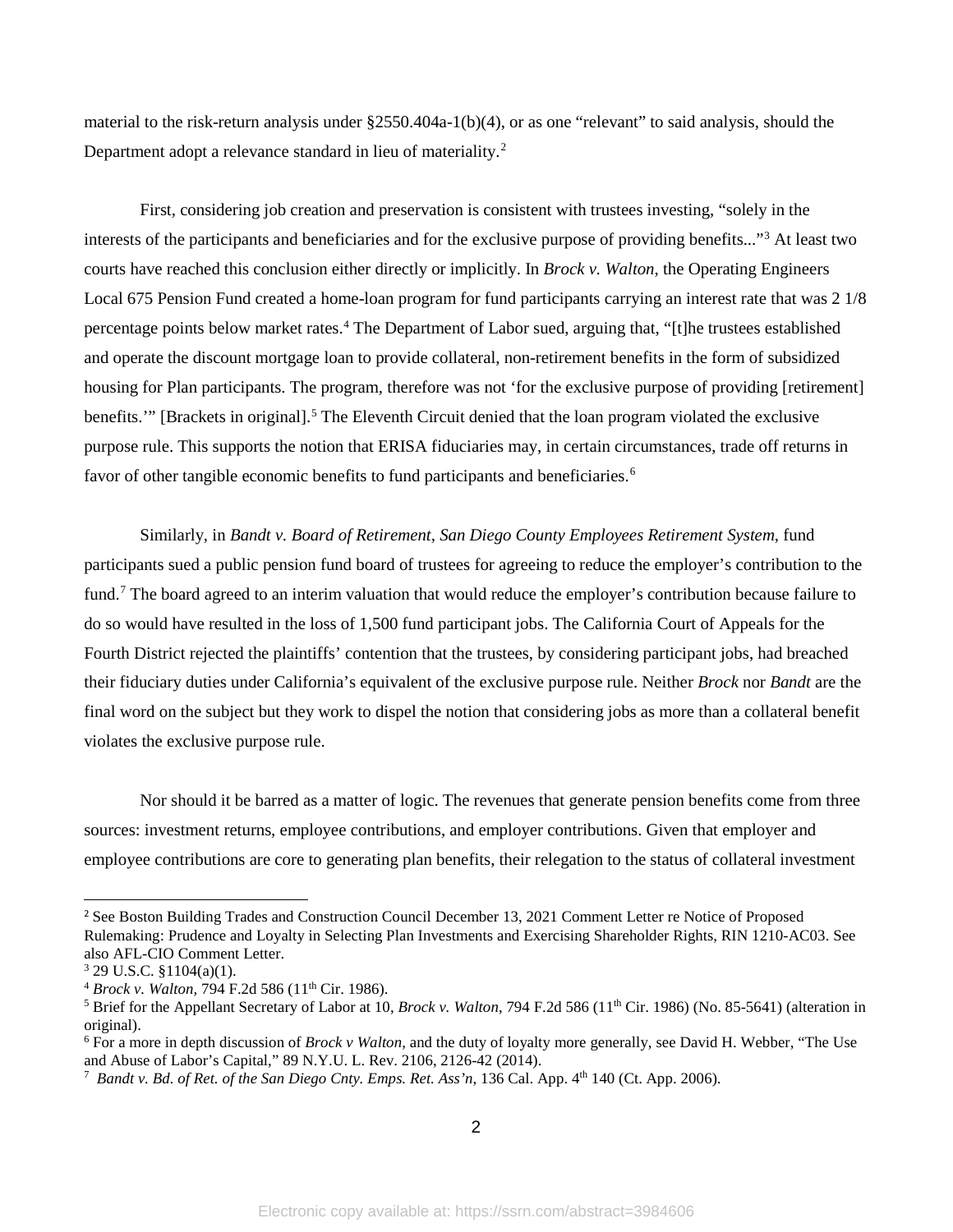benefit is troubling. Indeed, the Department's own Form 5500 multiemployer plans data show that annual income from contributions often exceeds investment income.<sup>[8](#page-3-0)</sup> A legal standard that prevents trustees from considering the actual impact to the fund of an investment that attains good returns but also eliminates participant jobs, and thereby contributions, is not loyalty. It is a perversion of the duty of loyalty, in which a legal standard designed to protect worker pensions is twisted into one that actually serves the interests of investment managers who are compensated on returns alone.<sup>[9](#page-3-1)</sup> That is not loyalty but disloyalty.<sup>[10](#page-3-2)</sup>

The problem is not merely hypothetical. With a singular focus on returns, multiemployer plans often end up investing in jobs that violate community standards on hours, wages, and workplace conditions.[11](#page-3-3) State, city, and county pension plans, which are not directly governed by ERISA but often apply DOL regulations and guidance to their own state pension codes, invest in privatization of public services. Teacher and school-employee pensions fund private companies providing public school services, firefighters fund private firefighting companies, and security guards fund private prison companies—all employing lower-wage, lower-benefit, nonunion labor and undermining the job security of their own investors. Workers are seeing their own pensions invested in projects that eliminate their own jobs, or in some instances get offered back their old jobs for humiliating pay cuts financed by their own retirement funds.<sup>[12](#page-3-4)</sup> It's a form of self-financed outsourcing that reduces pension contributions, which can destabilize pensions even as they make solid returns. It similarly forces trustees to ignore documented benefits of local, job-creating investment that can create new fund participantcontributors[.13](#page-3-5) The notion that this read of the duty of loyalty would convert pensions into nothing but local investment vehicles is a canard. Existing duties of prudence and diversification bar any such outcome.

 $\overline{a}$ 

<span id="page-3-0"></span><sup>8</sup> Boston Building Trades and Construction Council December 13, 2021 Comment Letter re Notice of Proposed Rulemaking: Prudence and Loyalty in Selecting Plan Investments and Exercising Shareholder Rights, RIN 1210-AC03.

<span id="page-3-1"></span><sup>9</sup> David Webber, THE RISE OF THE WORKING-CLASS SHAREHOLDER: LABOR'S LAST BEST WEAPON, Ch. 7 (Harvard University Press 2018).

<span id="page-3-2"></span><sup>&</sup>lt;sup>10</sup> See, e.g., Benjamin Braun, "Fueling Financialization: The Economic Consequences of Funded Pensions," New Labor Forum, Dec. 4, 2021 (furnishing data showing that pensions have increasingly invested in businesses, "whose profitability has long been known to be achieved at the expense of worker wages, health, and safety.") https://journals.sagepub.com/doi/10.1177/10957960211062218.

<span id="page-3-3"></span> $11$  Boston Building Trades and Construction Council December 13, 2021 Comment Letter re Notice of Proposed Rulemaking: Prudence and Loyalty in Selecting Plan Investments and Exercising Shareholder Rights, RIN 1210-AC03.

<span id="page-3-4"></span><sup>&</sup>lt;sup>12</sup> For examples, see David Webber, THE RISE OF THE WORKING-CLASS SHAREHOLDER: LABOR'S LAST BEST WEAPON, Ch. 7 (Harvard University Press 2018) and David H. Webber, "The Use and Abuse of Labor's Capital," 89 N.Y.U. L. Rev. 2106, 2157-59 (2014).

<span id="page-3-5"></span><sup>13</sup> 89 N.Y.U. L. Rev. at 2157-59. See also, NEBF and NEAP Economic Impacts of Real Estate Investments, (June 2021) [https://www.nebf.com/assets/1/7/NEBF\\_and\\_NEAP\\_Economic\\_Impacts\\_of\\_Real\\_Estate\\_Investments\\_June\\_2021\\_FINAL.p](https://www.nebf.com/assets/1/7/NEBF_and_NEAP_Economic_Impacts_of_Real_Estate_Investments_June_2021_FINAL.pdf) [df.](https://www.nebf.com/assets/1/7/NEBF_and_NEAP_Economic_Impacts_of_Real_Estate_Investments_June_2021_FINAL.pdf)